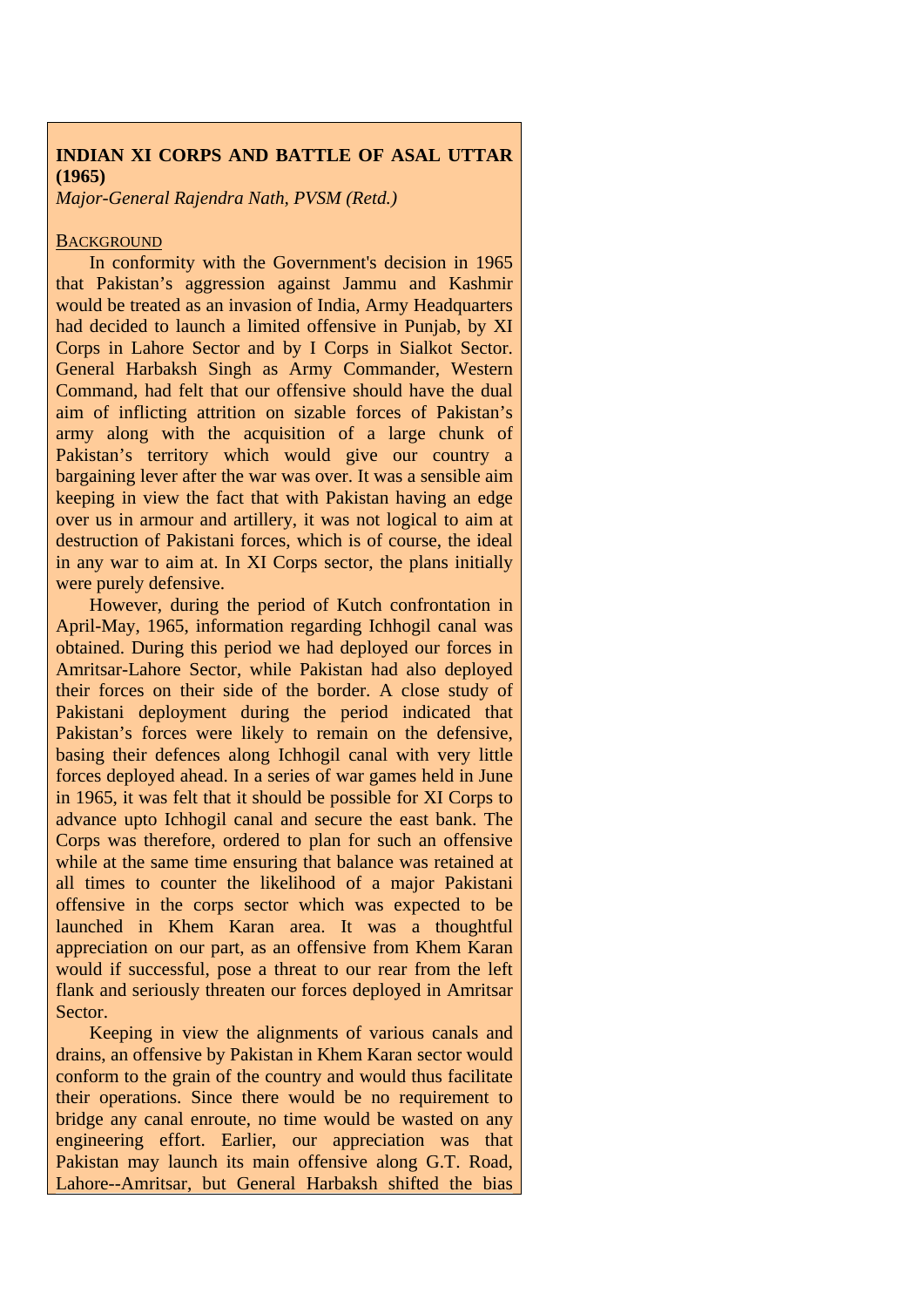from G.T. road axis to Kasur -Khem Karan -Khalra axis. General JS Dhillon, Commander XI Corps was also of the same opinion and so our detailed planning and preparation for the projected offensive were carried out keeping these broad based conceptions in view. When situation in the Chhamb sector became very serious, XI Corps was given order to launch its offensive which had a limited aim only, but then Pakistan could not possibly guess it.

 In order to capture some of Pakistan's territory and in the process also inflict attrition on the Pakistani forces, XI Corps was instructed to carry out limited offensive operations in Punjab. It was to advance upto Ichhogil Canal only, using 15 Division on Amritsar – Lahore axis, 7 Infantry Division was to advance on Khalra-Barki axis while 4 Mountain Division, comprising two brigades and a regiment of armour was to secure area upto Ichhogil canal along Asal Uttar-Khem Karan – Kasur axis, as indicated on the sketch attached as Annexure-A. 4 Mountain Division was to destroy the Bridge on Ichhogil Canal on the Khem Karan – Kasur axis. Later it was to occupy a defended sector to contain possible Pakistani offensive consisting of one armoured division and two infantry brigades. For this, support of an armoured brigade was to be given on priority basis. However, no additional troops were to be given to occupy a defended sector or even to establish a firm base for future operations. Keeping in view the tasks given to 4 Mountain Division, the allocation of troops was indeed inadequate.

 The Indian military leadership had correctly appreciated that Pakistan was likely to launch its main offensive in Punjab on Kasur – Khem Karan axis. If successful, Pakistani forces could advance upto Beas Bridge and cut-off the Indian forces in Amritsar – Lahore area. The Indian appreciation that Pakistan's offensive forces would consist of an armoured division with at least two infantry brigades was found correct subsequently. It would have been therefore appropriate that the Indian armoured brigade should have been located in 4 Mountain Division's operational area to start with, as Pakistan was expected to launch its main offensive in this area. But for reasons not clear, it was not done. It was instead located in 15 Divisional sector.

## PAKISTAN'S PLANS

Pakistan had planned to remain on the defensive in Lahore sector except for Khem Karan where it wanted to launch the biggest offensive of 1965 war, using 1 Armoured Division and two Infantry brigades. The offensive plan was obviously prepared well in advance, for Pakistan selected its axis of attack with great care. Pakistan had located l Armoured Division near Kasur primarily for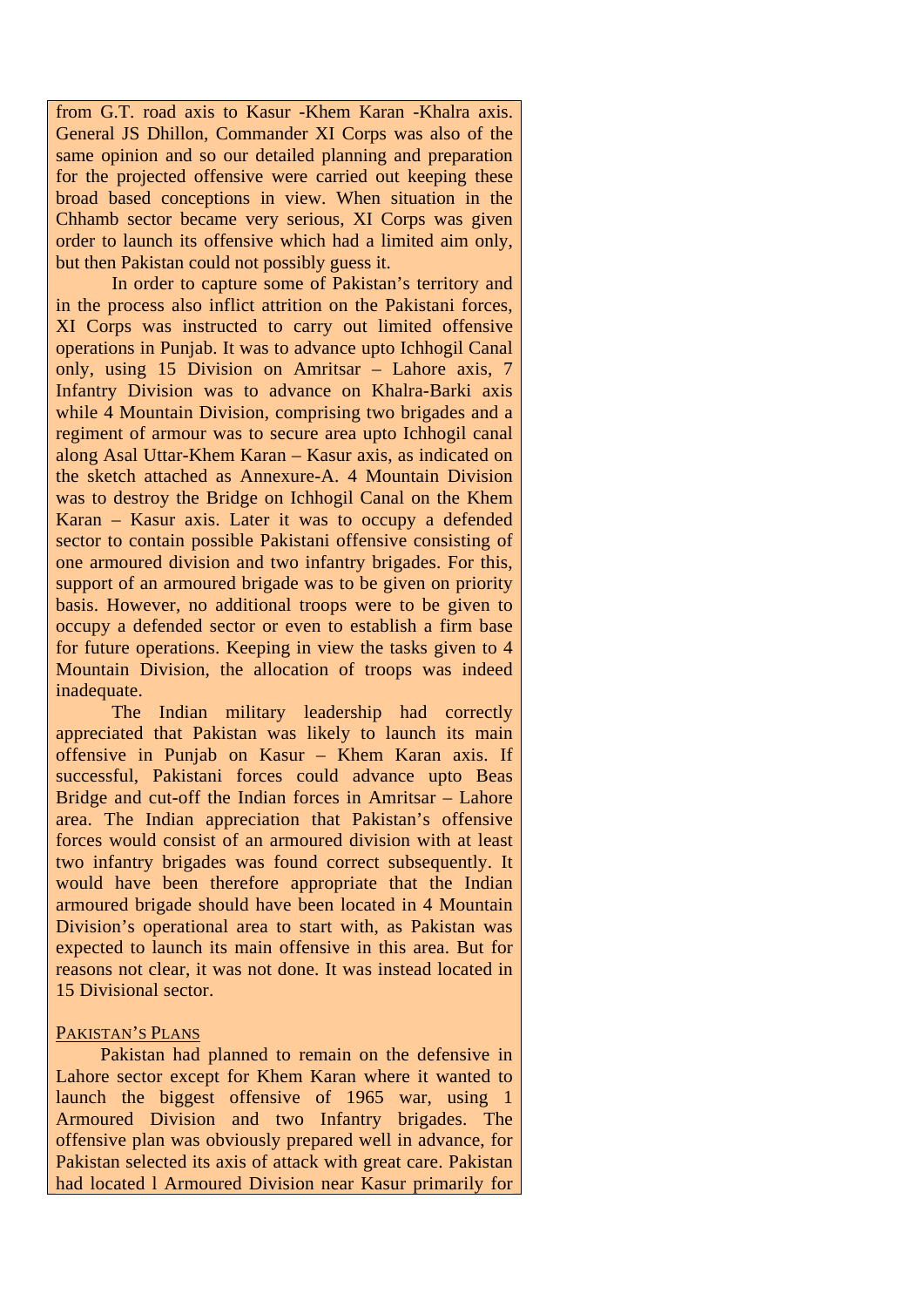this purpose. Their security measures were obviously good, for nobody on our side was aware of its location. If our military commanders had any inkling of probable location of Pakistan's 1 Armoured Division, they would have either altered 4 Mountain Division's attack plans or provided it with an extra brigade to have a proper firm base on the ground, on which the division could build up a coordinated defence, to deal with the Pakistani offensive.

 Pakistan started its offensive in Khem Karan sector only after our operations in both 4 and 15 Division sectors had come to a halt with very minor gains by way of capture of Pakistani territory. Pakistan had not located any armour east of Ichhogil canal to start with, but inducted it later, once XI Corps offensive started. On the whole, XI Corps offensive had a limited aim of leaning on Ichhogil canal and in the process to capture some territory. This limited offensive can also be termed as a defensive measure. On the other hand, the aim of the Pakistani offensive in Khem Karan sector was much more ambitious and bold and entailed trapping of XI Corps west of Beas River. It was perhaps at the back of XI Corps Commander's mind that by achieving surprise, his troops would reach the Ichhogil canal on a very broad front-nearly 45 miles from north to south and consolidate the positions quickly before Pakistan could retaliate in any strength. But things are never so simple in war, as they look while discussing plans on the sand model. That is why, after initially surprising the enemy, the Corps was itself surprised by the slow progress of its operations, and later by Pakistan's offensive.

It was expected by us that initially Pakistan would remain on the defensive in this sector, like in other sectors of XI corps. Pakistan had 11 Division of two brigades and one armoured regiment opposite 4 Divisional sector. Major General Abdul Hamid Khan GOC, I1 Division, was an aggressive commander. He had actually decided to fight ahead of the canal and carry the battle into the Indian territory as soon as the opportunity arose. After all, Pakistan had decided on its most important offensive in this sector which meant provision of a firm base on the Indian territory by 11 Division. As we shall see, General Hamid reacted sharply as soon as 4 Division started its operations. Unknown to the Indian intelligence, Pakistan's 1 Armoured Division was behind Kasur ready for its offensive on axis Kasur-Khem Karan with deep objectives. It was commanded by Major General Nasir Ahmed who had throughout been an Infantry officer. He was given command of the prestigious formation either because he was considered a very competent commander or he had necessary influence in the Pakistani military hierarchy.

Asal Uttar where the major battle took place lies about 60 kilometres south west of Amritsar and is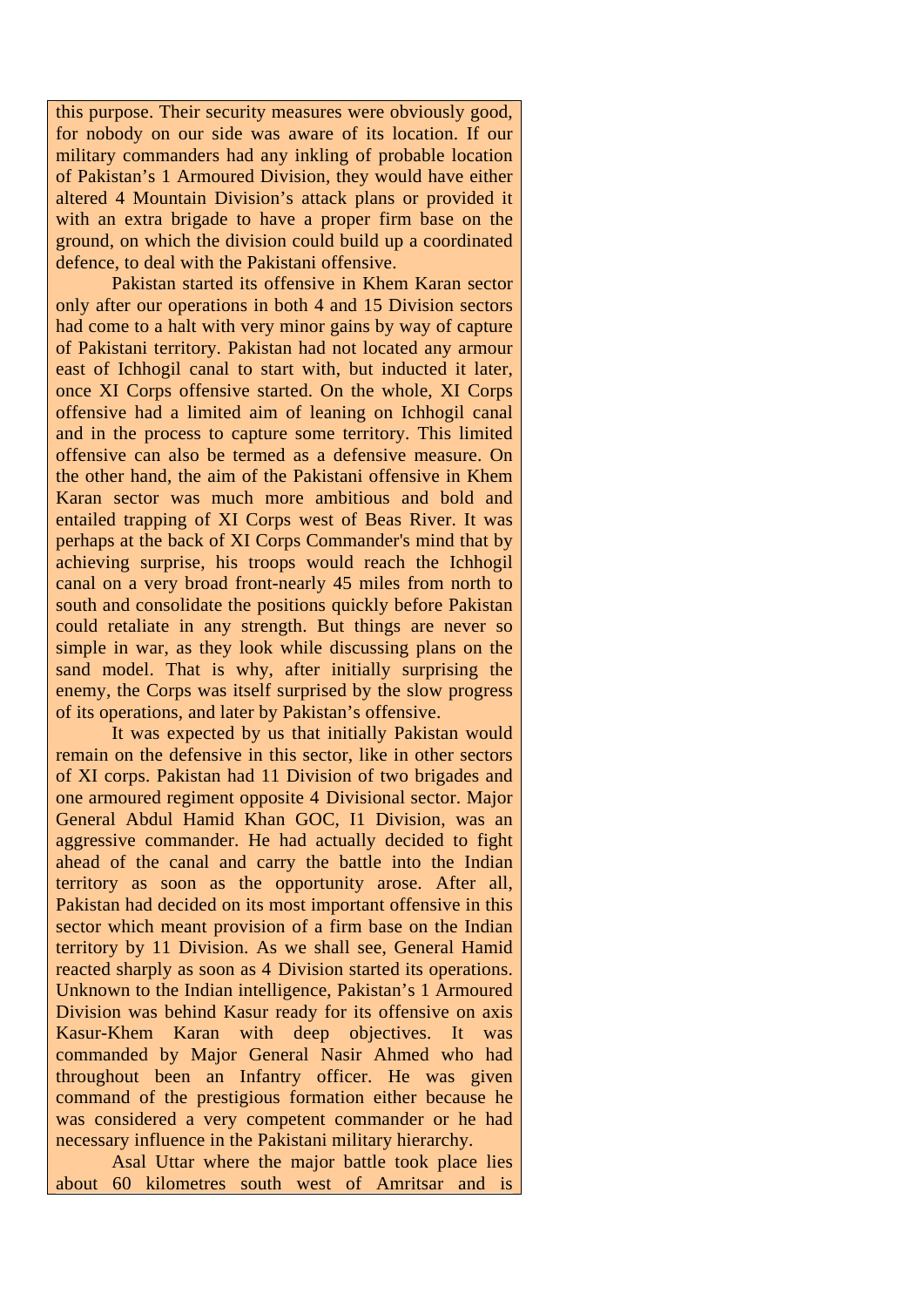connected by a road. Another road running north east from Khem Karan connects it by way of Taran Taran to Harike – Amritsar highway. Asal Uttar lies five kilometres north east of Khem Karan. The area is flat and tankable and portions of it can be flooded due to the canals that run parallel to the road.

## PAKISTAN'S OFFENSIVE AND BATTLE OF ASAL UTTAR

By morning of 8th September, 4 Division had hastily occupied a defended sector at Assal Uttar with three and a half battalions while the engineers were busy laying mines, along the main approaches. The Pakistani forces were getting ready for their master stroke in this sector. The Pakistan's plan came to light when operational orders and other secret documents were later on captured during the battle. The Pakistanis had made a bold plan which seemed to be patterned after Rommel's deep thrusts in the North African Campaign. Rommel after inflicting a tactical defeat on a British force used to make a wide encircling movement to cut off other forces in the area. The Pakistanis perhaps wanted to repeat his performance in Khem Karan sector. The prime aim of the operation was to break out along axis, Kasur-Khem Karan and encircle XI Corps, by capturing the bridges at Harike and Beas. This would enable Pakistan to encircle and later destroy XI Corps by attacking it from the rear, as well as from the flanks. This would give Pakistan not only all the territory west of Beas river but also provide a free run towards Delhi. We had hardly one armoured unit between Beas and Ambala at that time. Our only armoured division was engaged in bitter fighting as part of 1 Corps offensive in the north, in Phillora-Sialkot area, while the 2 Armoured Brigade was engaged in a battle in the XI Corps sector. Perhaps Field Marshal Ayub Khan was dreaming of entering into Delhi exactly as Mussolini had dreamt of entering Alexandria in North Africa in 1941!

The plan envisaged establishment of a bridge head by two brigades of 11 Infantry Division with 5 Armoured Brigade in area Mastgarh-Bhura Kuhna which was very close to Asal Uttar where 4 Division had already taken up a defended sector. Then 1 Armoured Division was to break out as under:

(a) 3 Armoured Brigade with two armoured regiments and an infantry battalion in armoured personnel carriers would advance astride Kasur Branch. It will then capture Jandiala Guru on the main GT road, connecting Amritsar with Jullundur, thus cutting off Amritsar from the east.

(b) 4 Armoured Brigade of two regiments and a motorised infantry battalion would advance along the Kasur-Khem Karan-Valtoha-Nabipur near Harike bridge axis, astride the Sabraon Branch Canal, and capture Beas on GT road. This thrust would cut off XI Corps. from Beas river, as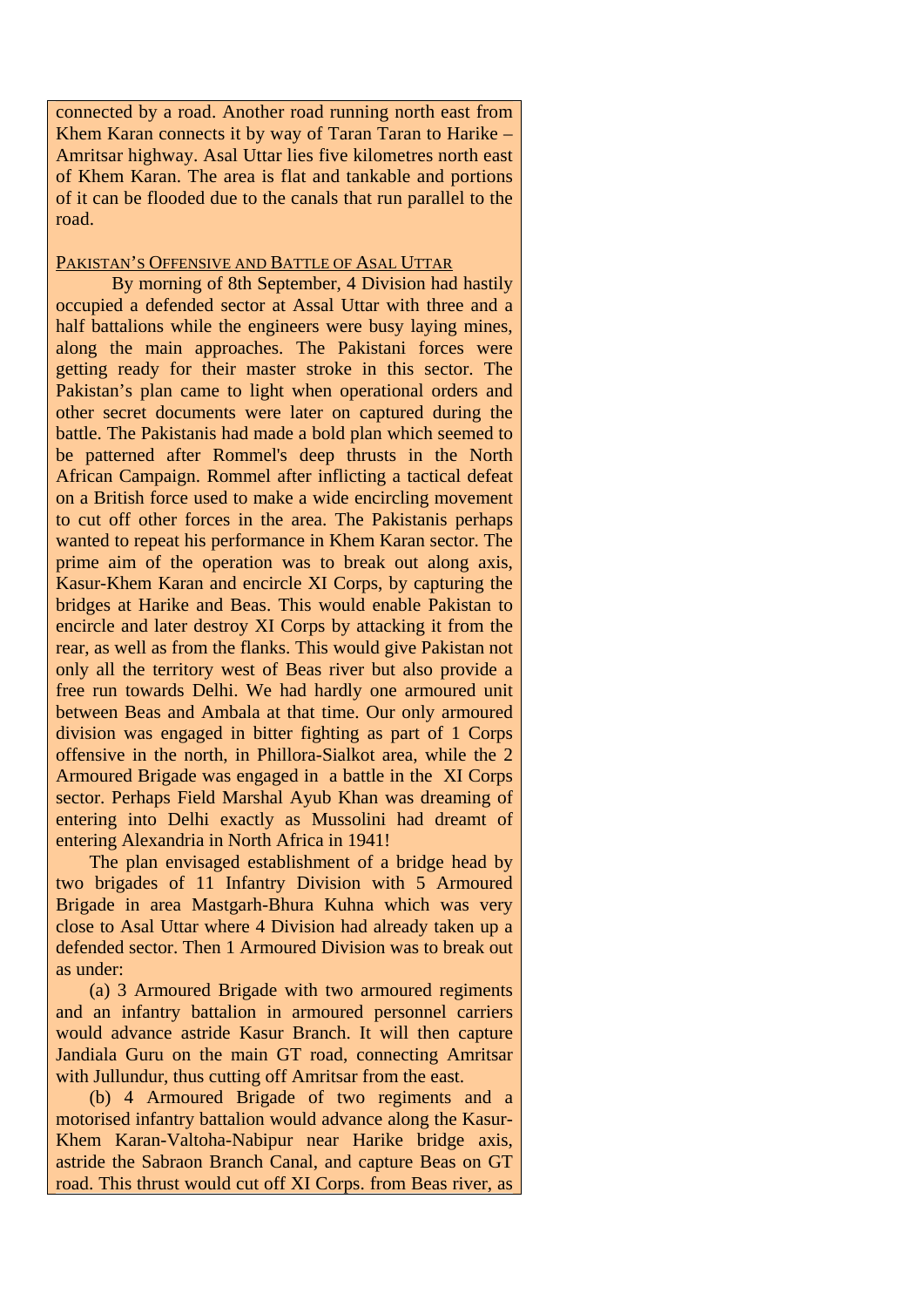on the way it would have secured Harike bridge over Beas river while passing through Nabipur area.

(c) 5 Armoured Brigade with one armoured regiment and an infantry battalion in armoured personnel carriers would first help11 Division in establishing the bridge head. It would then advance on the Khem Karan-Bhikhiwind axis to protect the left flank of the first two combat groups and also to isolate 7 Infantry Division, so that it could not send any troops to help 4 Division in it's battle or interfere with Pakistan's offensive. According to the Plan, the attackers were to reach Harike Bridge by 8 September and at Beas Bridge by the evening of 9 September. It proposed to exploit the terrain in this sector where the canals and nalas run in the general direction of north east to south west. The thrust lines were matched to the grain of the country. It was an audacious plan. Only 4 Mountain Division or its routed remnants as Pakistanis wrongly believed stood in the way.

By morning of 8 September, 4 Division consisting of three and a half battalions had taken up a defended sector in Asal Uttar which mainly consisted of 62 Infantry Brigade troops. The Deccan Horse less one squadron had taken up positions in this defended sector in the anti-tank role to deal with Pakistani tank assaults. The third squadron was protecting the gun areas immediately behind this defended sector where one field regiment (25 Pounders), one medium regiment (5.5 inch guns), one light regiment (120mm mortars) and two mountain composite regiments (3.7 inch howitzers) had been deployed. The Divisional Headquarters was located behind the gun area, well away from the battle area for the reasons which are not clear. It should preferably have been located inside the defended sector. 3 Cavalry was deployed behind, covering the area Chima-Dibbipura while 8 Cavalry, the second regiment of the Independent Armoured Brigade, was deployed on the flanks. In all we had three regiments of armour, one had Centurions, the second had Shermans and the third had AMX-13 light tanks, to deal with the Pakistani armoured division with an additional regiment of tanks belonging to 11 Division, six regiments of tanks in all. Meanwhile, 4 Mountain Division had taken a useful step by breaching Rohi nalah and the distributory canals to flood the area to the south and south west of the Divisional defended sector. It curtailed the mobility of Pakistan's armour.

#### THE CRUCIAL BATTLE

On 8th September, enemy carried out what appeared to be probing cum-reconnaissance mission in strength. A combat group of two squadrons of Chaffee (light) tanks with squadron of Pattons and some motorised infantry made a bold infiltration attempt from the northern flank to attack the gun area, where a squadron of Deccan Horse was waiting for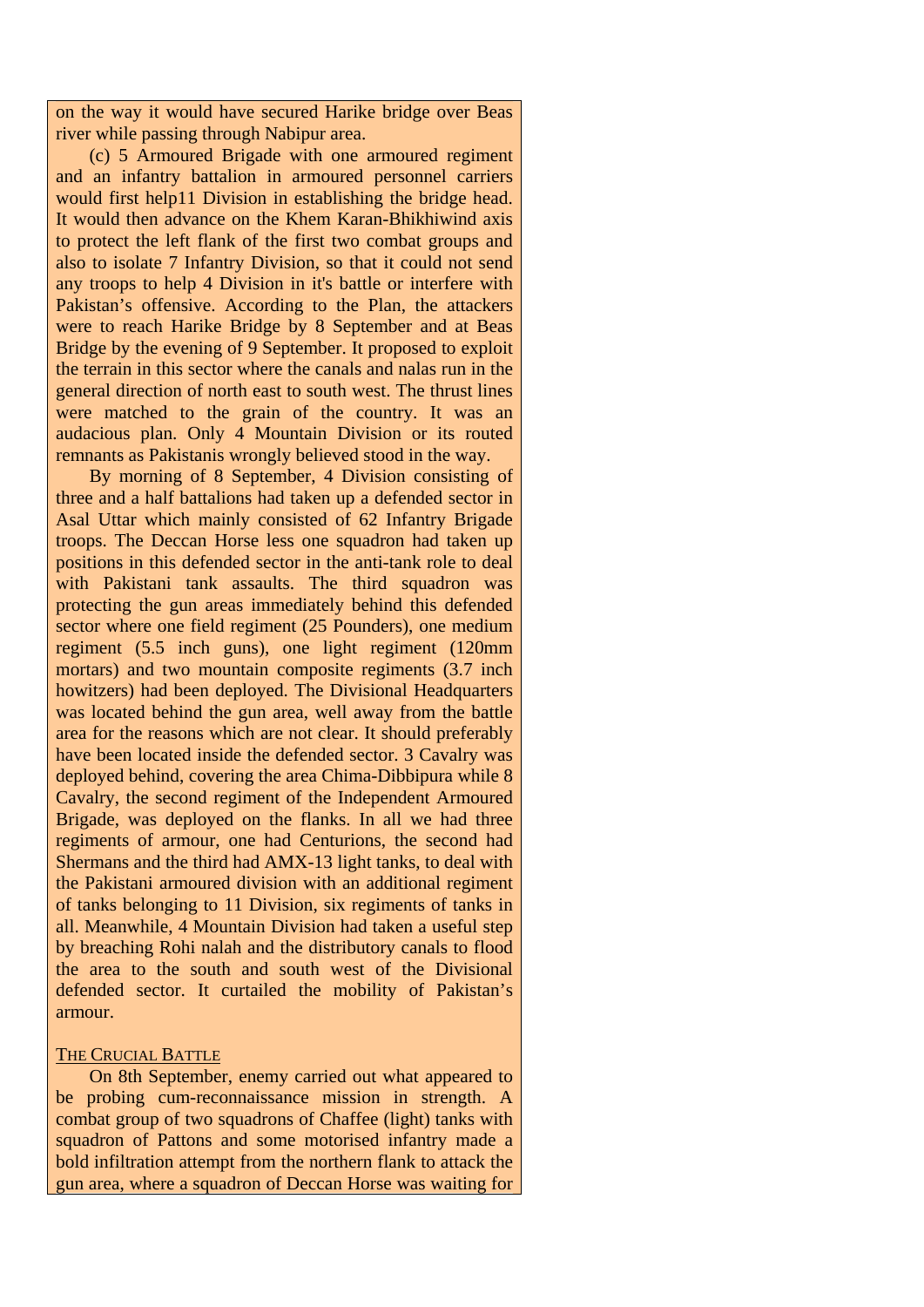them in a well concealed position. In a fierce tank battle, Pakistan lost 11 tanks while we lost four tanks. The Pakistani combat group withdrew in haste. As yet, the Pakistani commanders were not really aware of 4 Divisional defended sector in Asal Uttar area. Later in the evening, another armour cum infantry group consisting of a Patton regiment, a squadron of Chaffees of Pakistan's 5 Armoured Brigade assaulted 4 Division defended sector after a heavy artillery bombardment. It succeeded in over running a portion of 1/9 Gorkha Rifles' defended area. It later attacked 4 Grenadiers defended area from the northern flank which lay behind the 1/9 Gorkhas' defended area. During this move, it was fired upon by one squadron of 3 Cavalry which had taken position in the Bhikiwind area. The enemy was obviously enlarging its bridge head in Bhura Kuhna-Mastgarh area, for its armoured division to break out. Meanwhile, heavy fighting took place in 4 Grenadiers area where Pakistani tanks managed to over run some positions, in spite of effective fire of the battalion's 106mm anti tank recoilless guns. The anti-tank recoilless guns of other units particularly those of 18 Rajputana Rifles did a lot of useful firing and a few Pakistani tanks were destroyed and some others were damaged. The battle continued till last light when there was some respite.

The way Pakistan was using its armour to assault our defended areas came as a great surprise to us, for we had never used our armour in peace time exercises or in war in such a bold and audacious manner. The Pakistani method of attack on our defended areas needs to be described in some detail. A typical tank assault would commence with the approach of light tanks boosted by Shermans or Patton tanks. They would feel for the gaps in our defended areas and probe our flanks to find out the extent of our defences while their artillery would keep our suspected positions engaged so that our anti-tank guns were not very effective. After this reconnaissance, some of their tanks would move to a flank partly to lure our tanks and partly to divert our artillery fire. Then Pakistan's armour would assault our positions followed by their infantry in armoured personnel carriers. The tanks would assault with six to eight abreast firing their secondary and main armament and would be followed by the Infantry who would dismount from their armoured personnel carriers and attack our positions. All this time, their artillery would be neutralising our positions. Another method of assault was that Pakistan's assaulting tanks, normally six to eight abreast well spread out, would charge our positions firing their guns but stop short of our positions, just outside the range of our antitank guns. Meanwhile, other follow up tanks would come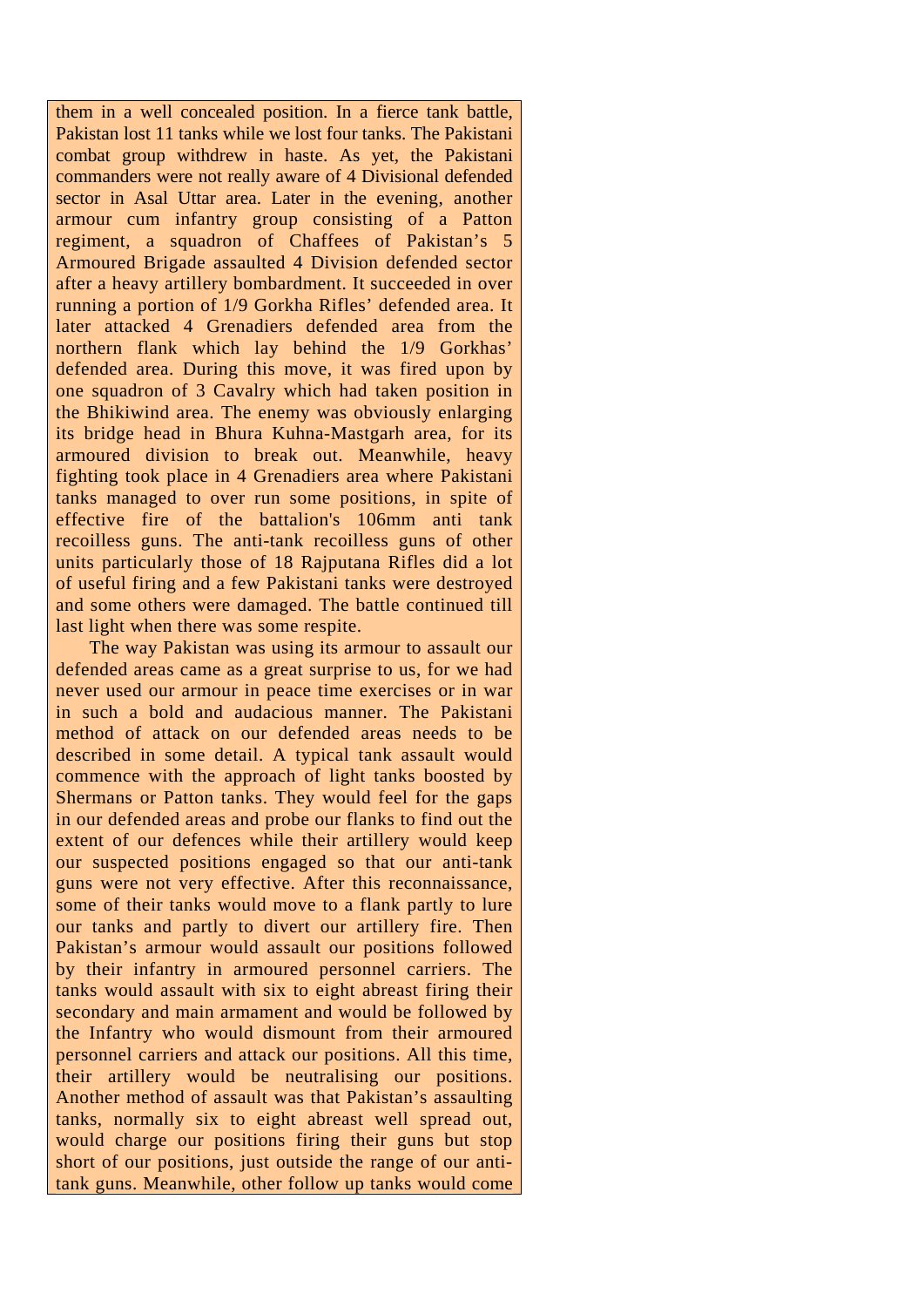up and try to envelop the defences and over run them from right or left flank. Their aim was generally to frighten our infantry and over run our positions.

A combination of above tactics had been tried by Pakistani forces against both 62 and 7 Brigade units who had gone on offensive on 6th September and captured Pakistan's forward positions. Before these units could dig in, the Pakistan had used their armour and infantry boldly in assault which had unnerved some of our troops, for we had not taught or practised such tactics in our army till 1965. However, our troops had discovered that Pakistan's armour assaults would fizzle out whenever our infantry stood its ground using its anti-tank guns and was supported by our artillery. The units of 4 Division were now getting accustomed to Pakistan's pattern of armour and infantry assaults and so were giving a good account of themselves.

The day long Pakistani armour assaults along with infantry had hardly any worthwhile success while quite a few of their tanks had been destroyed or damaged. The Pakistani commanders persisted in using the same tactics at night. If they had made full use of two brigades of I 1 Division to attack one or two of our battalion defended areas at night after proper reconnaissance, they would have achieved much better results. But flushed with their initial success against 62 and 7 Brigades on 6 and 7 September, they had decided to use the same tactics on 8 September. After midnight on 8 September, the Pakistani tank noises were heard and by 2 a.m. on 9 September, their 4 Armoured Brigade with two regiments of Patton tanks and a motorised battalion were attacking 18 Rajputana Rifles defended area making use of the moon light. The Pakistani Patton tanks were making full use of their infra-red equipment during their night assaults. Brigadier H.C. Gahlaut, Commander 62 Infantry Brigade was a capable and skilful commander and had instructed 18 Rajputana Rifles to hold fast even if some of its positions were over-run. The Pakistani tanks had to pass through mines and endure concentrated fire of five of our artillery regiments, which were firing on the unit's frontage. This fire was supplemented by unit mortars and anti-tank guns. The Pakistani tank assault therefore did not succeed.

18 Rajputana Rifles under brave leadership of their officers had held on to their positions in spite of heavy fire of Pakistan's tanks as well as their divisional artillery which was giving all out support. In a battle, it is the spirit which men bring to the fight that decides the issue. 18 Rajputana Rifles, 4 Grenadiers, 1/9 Gorkha Rifles, 9 J & K Rifles less two companies were displaying that spirit in plenty and consequently all Pakistani assaults were being defeated. In all Pakistan had made five assaults during the night. At the same time, Pakistan must be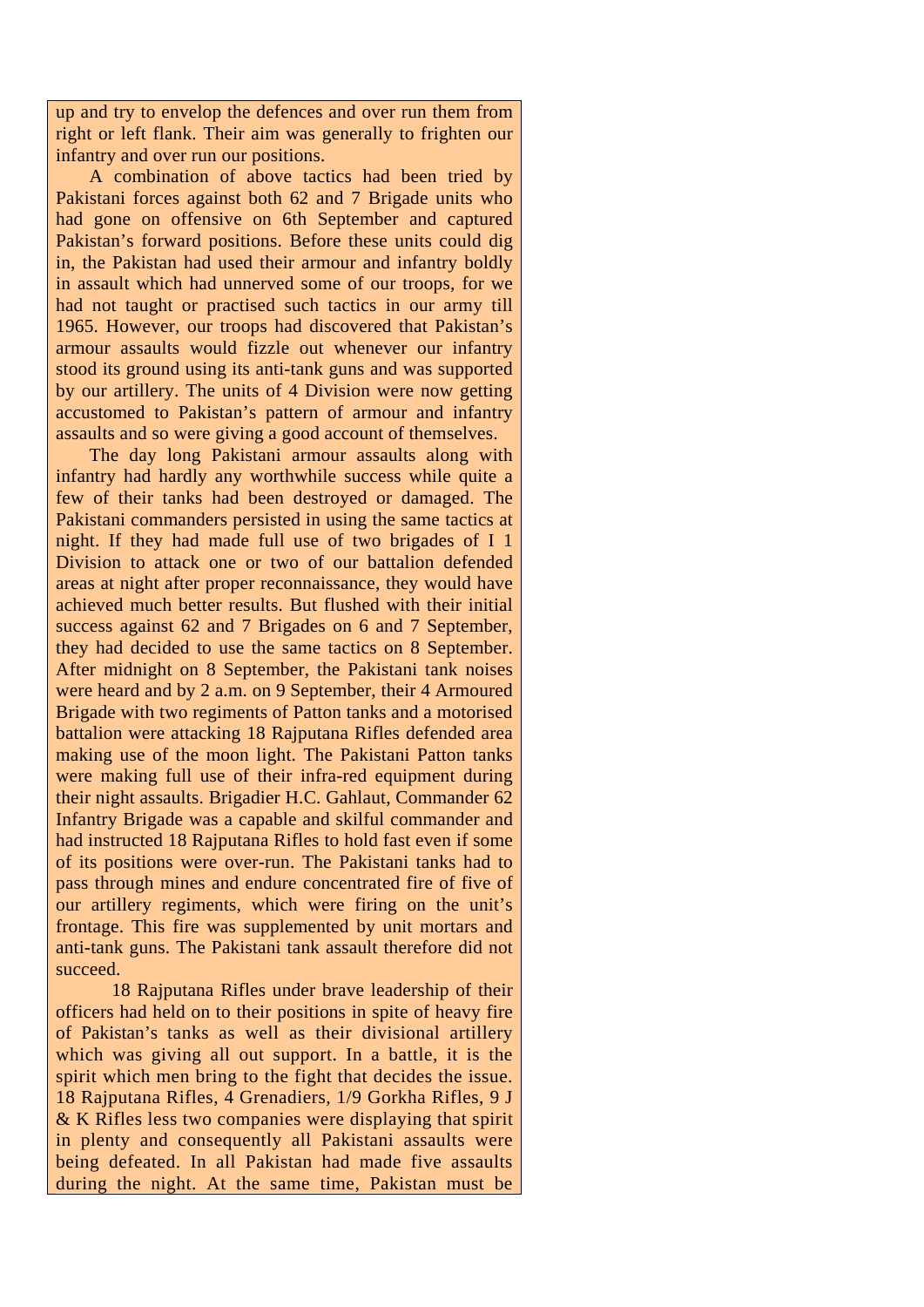given due credit for audacious use of such large number of tanks for a night assault on a battalion defended area which had mines on all important approaches. Though the unit had held on to its positions, it was obvious to Brigadier Gahlaut and General Gurbaksh Singh, the Indian GOC that the Pakistani troops would assault again in the day time making use of their tanks. It is well said that adversity reveals the true qualities of a leader. General Gurbaksh Singh, whose division had not only failed to achieve any of its objectives during its offensive but had fallen back in a disorderly manner, was now fighting very well. The leadership of General Gurbaksh Singh and Brigadier Gahlaut was having its effect on the units who were now ready to defeat the Pakistani designs. Gurbaksh had warned the division for the big battle that lay ahead and his men were ready for the challenge.

He had ordered 2 (Indep) Armoured Brigade to deal with the Pakistani tanks which would try to bypass the defended Sector by making out-flanking movements while Deccan Horse was to help the defended sector in repulsing Pakistani assaults, particularly those led by the tanks. Brigadier Theogaraj was a competent commander with a keen eye for the ground and had deployed 3 Cavalry in a skilful manner so as to destroy the maximum number of enemy tanks. 3 Cavalry was deployed in two semi circles in a wide horse shoe pattern. The mouths of these semi circles opened towards the west and so the Indian tanks waited with both the jaws wide open to devour the Pakistani tanks. Many tanks had been cleverly sited behind the standing tall crops of sugarcane so that the Pakistani tanks could not see them till it was too late. The light regiment of the brigade was deployed on the flanks of 3 Cavalry, to lure Pakistani tanks on to the killing ground. This skilful sitting of the two regiments along with high standard of marksmanship of our tank gunners and gallant infantry battalions were responsible for mauling 1 Armoured Division, which was Pakistan's elite formation.

However, Headquarters. XI Corps did not take any other effective measure to reinforce Khem Karan sector except to place 2 Independent Armoured Brigade under the command of 4 Division. Yet XI Corps had deployed four Infantry brigades and two regiments of armour in 15 Divisional sector to safeguard that sector while there were only three and a half battalions and two medium armoured regiments and one light regiment to fight in Khem Karan where main Pakistan's offensive was expected to come, according to its own appreciation. This shows that XI Corps commander was over cautious in his assessment as regards 15 Divisional sector while he was comparatively speaking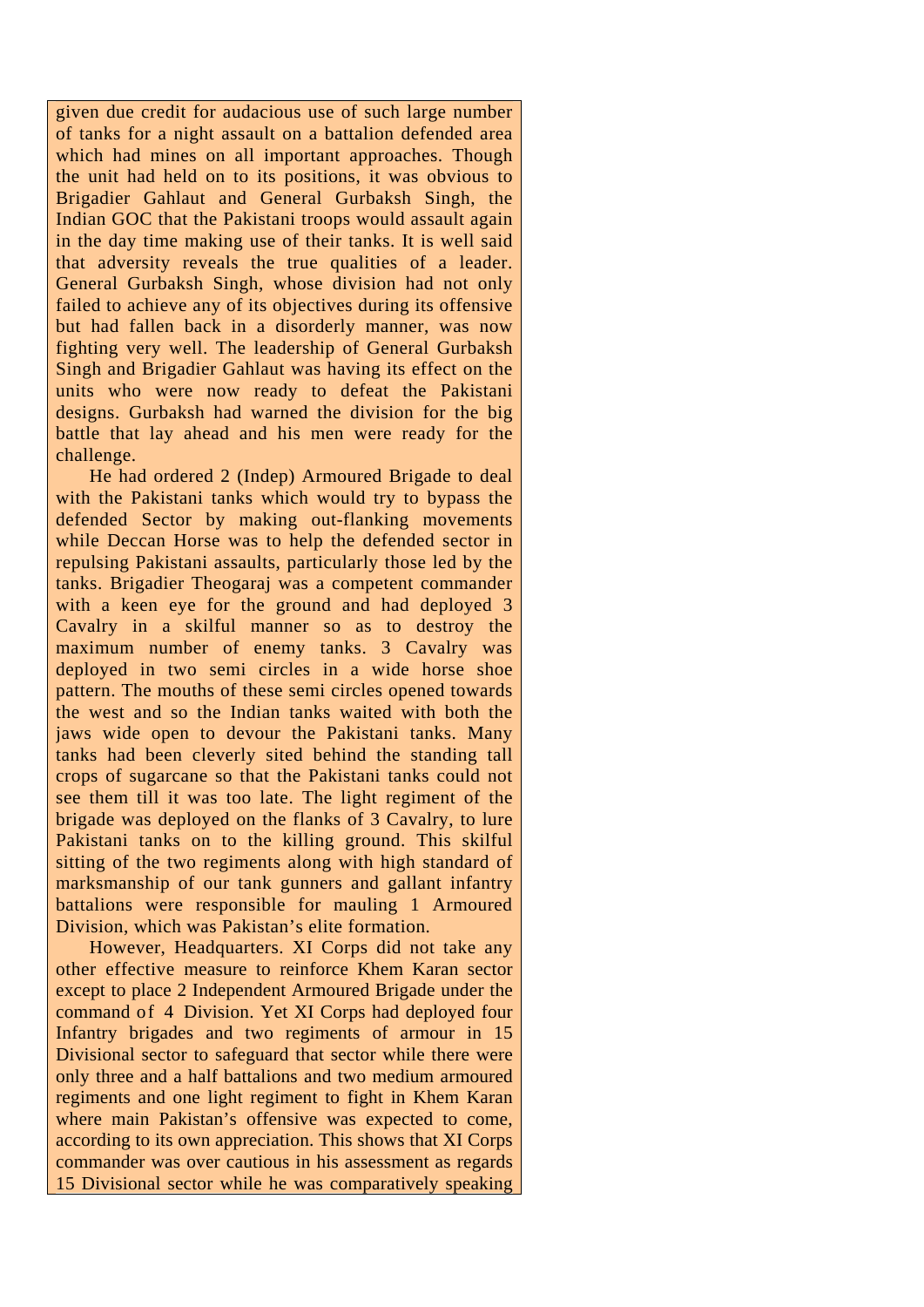neglecting Khem Karan sector where the enemy's main offensive was expected. The Indian military leaders at times display an over-cautious attitude during war which needs to be corrected. It is strange that Headquarters Western Command did not react either. Luckily, the brave infantry battalions of 4 Division supported well by our efficient artillery and the well led armour rose to the occasion and dealt the prestigious armoured division of Pakistan a blow which was perhaps the highlight of 1965 war.

On 9 September, Pakistan made use of its air force to soften up defended sector both in the morning as well as in the afternoon along with heavy artillery fire. The Pakistani troops attacked with armour, 4 Grenadiers positions which fought back under the spirited command of Lieutenant Colonel (later Major General) Farhat Bhatti and repulsed the attack. In the afternoon, Pakistani armour and infantry fiercely attacked 18 Rajputana Rifles position after heavy artillery fire. The unit fought bravely and repulsed the attack with effective support of our artillery and the tanks of Deccan Horse. In these attacks, Pakistan lost quite a few tanks as they persisted in assaulting and at one place managed to over run some defences of 18 Rajputana Rifles. But the unit held on to its positions. The enemy broke off the attack finally at  $10$  p.m. at night when the area around the Rajputana Rifles' forward defended localities was littered with burning Pakistani tanks. Colonel Raghubir Singh of the unit was awarded the Maha Vir Chakra for his inspiring leadership in which his men and officers had fought so gallantly. The Pakistani commanders had persisted in attacking the Divisional defended sector with tanks and infantry but had achieved no success at all. So it was expected that after having failed to over run the Divisional defended sector, Pakistan would now make a final effort to break out by making outflanking thrusts on 10 September. 2nd Independent Armoured Brigade was precisely deployed to deal with such thrusts.

On 10th September, the Pakistani armour and infantry attacked 4 Grenadiers from the north which was repulsed after a fierce battle in which Havildar Abdul Hamid knocked out two Patton tanks and damaged one more, as the Pakistani tanks charged his defended locality and destroyed his gun and its detachment. The gallantry of this brave soldier was recognised by a posthumous award of the Param Vir Chakra. By mid day, the combat group which was attacking 4 Grenadiers from the north was also trying to make a northern outflanking movement. Here a squadron of 3 Cavalry was waiting for the kill in a sugarcane field. As the Pakistani tanks appeared, they were hit by well camouflaged and hidden tanks which took the Pakistani combat group by complete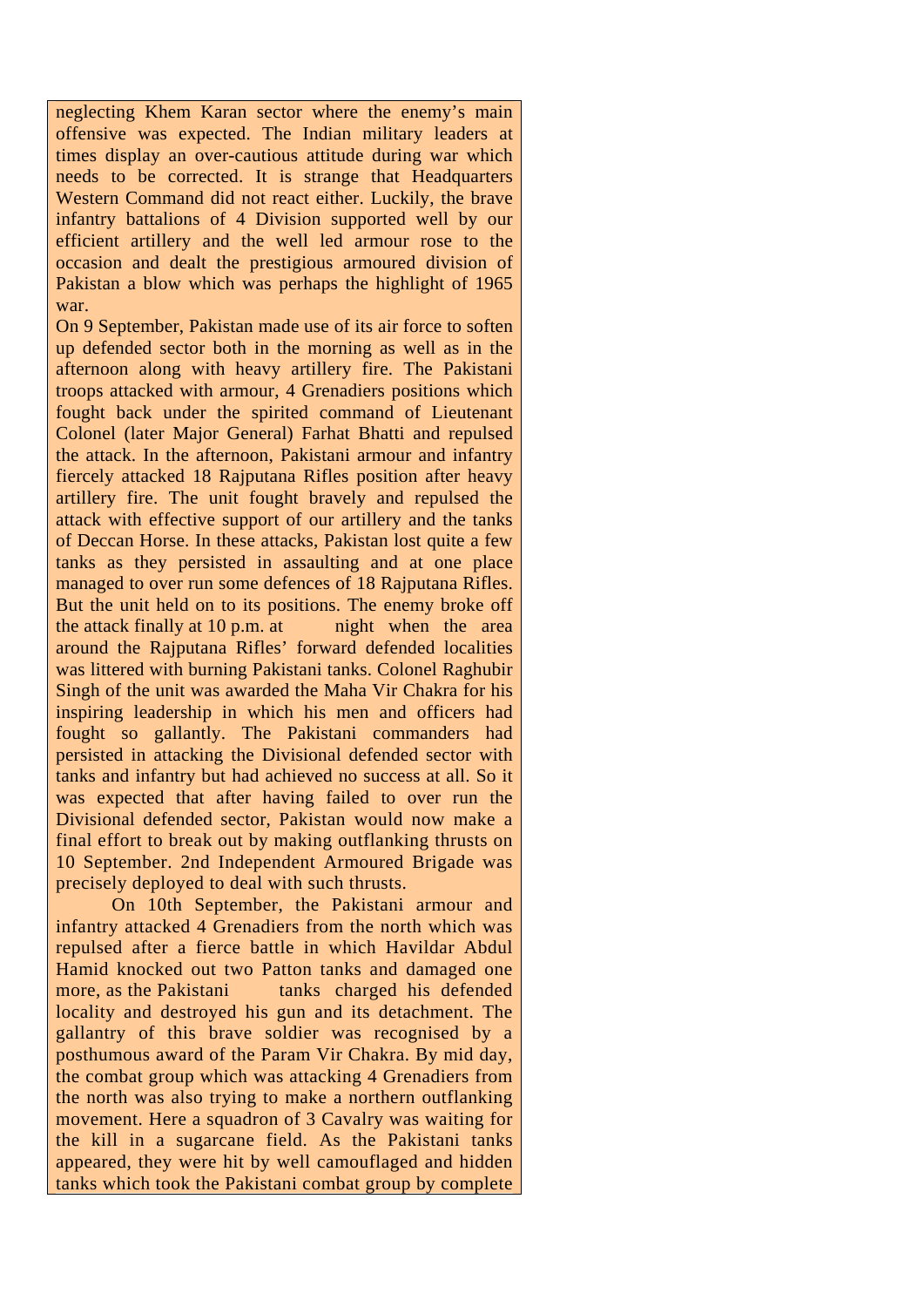surprise. The tanks of Deccan Horse also fired on Pakistan's tanks from the flank as they were heading east. The Pakistani combat group was caught in crossfire. After losing many tanks, the combat group turned back to lick its wounds.

Foiled in the northern hook, the Divisional Commander tried a wider southern out-flanking move towards Dibbipura-Mahmudpura area. Pakistan sent 4 Armoured Brigade with 4 Cavalry in the lead with motorised infantry battalion following behind. The Centurion tanks of 3 Cavalry were waiting for this southerly hook behind the cover of high crops. The Shermans of 9 Horse were also able to bring down fire from the northern side on this tank column. This southerly outflanking movement had been visualised by us earlier and some areas had been flooded 24 hours earlier which was of course not known to the Pakistanis. The Pakistanis were moving into the mouth of the semi circle where our tanks could fire from three directions. It was an ideal trap. Our divisional artillery was ready to bring down maximum concentration in this area too. As the Pakistani Patton tanks moved into the trap, they were fired upon from cleverly sited hull down positions of our tanks. A better part of 4 Cavalry regiment was shot to pieces by our tanks aided by effective artillery fire.

Many Pakistani tanks had got bogged down in the flooded terrain and became easy targets for our tanks. Now the Pakistan southerly out-flanking move had been blunted the same way, as was their northern hook a few hours earlier. Major General Nasir, Commander of the Pakistani Armoured Division, had been watching the battle from his helicopter and was very disappointed, as the outflanking moves had failed. It was a critical situation that his division was facing. He came down and moved forward with his reconnaissance group to mile-stone 37 on Khem Karan-Bhikhiwind road to push forward his armour by a last ditch personal effort. The following conversation between the Divisional Commander and his armoured brigade Commander illustrates the true conditions of the battle:

"Brigade Commander to Divisional Commander:

It is not possible to advance due to stiff resistance. Heavy enemy shelling has completely pinned us down."

"Divisional Commander to Brigade Commander:

It is most important that the advance continues. Therefore, in the name of Islam, Pakistan and the Hilal-e-Jurat, I command you to get up and go forward."

"Brigade Commander to Divisional Commander:

"I will do my best but as things are how the hell I am going to do that? The bloody enemy artillery is knocking the hell out of us and I am afraid I cannot do any better than this."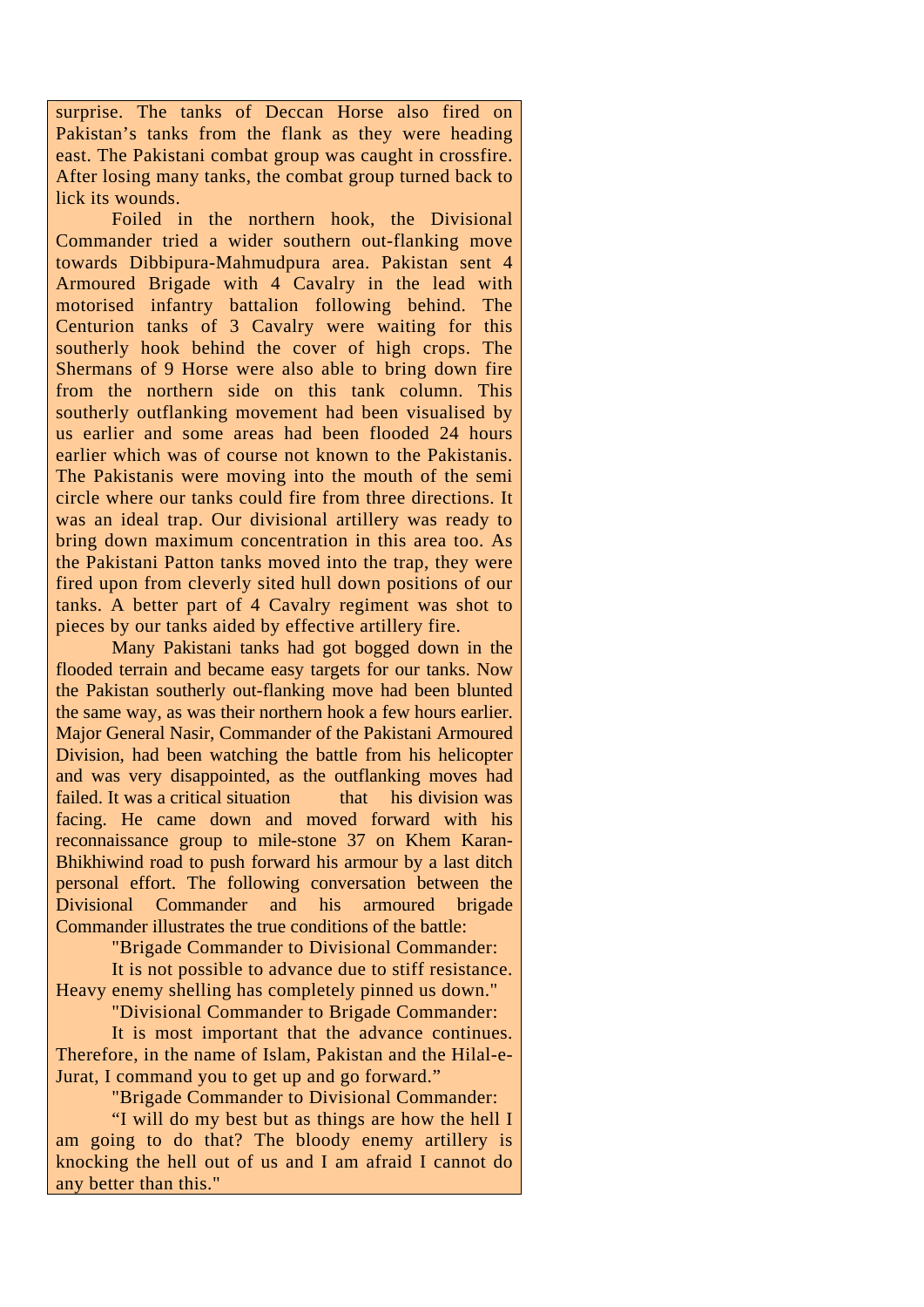Major General Nasir then moved forward and talked to the commanding officer of 4 Cavalry impressing upon him the dire necessity of advancing regardless of casualties. At 6 p.m. General Nasir and his reconnaissance group came under our heavy artillery fire in which Brigadier Shammi, the artillery commander of the Pakistani armoured division was killed, General Nasir was wounded along with a few other personnel. That was the end of Pakistan's offensive. In the battle lasting 8 to 10 September, the pride of Pakistan's army, their armoured division was humbled by the combined efforts of our infantry, gunners as well as armour. The battlefield presented the picture of a grave yard of tanks. Pakistan lost 97 tanks including 72 Pattons, though a fairly large number must have been damaged also. Our losses were 10 tanks of Deccan Horse and only two tanks of 3 Cavalry. Lieutenant Colonel AS Vaidya, the gallant Commander of Deccan Horse which gave such excellent support to Divisional defended sector was decorated with the Maha Vir Chakra and so were Brigadier Theogaraj and Lieutenant Colonel Salim Calib, Commanding Officer of 3 Cavalry.

The Pakistan's plan of the offensive was bold but its execution was poor. The Pakistani Commanders should have used two brigades of 11 Division to deal with our defended sector which was mainly 62 Infantry Brigade sector and used its powerful armoured division in an outflanking move and spend its force in defeating Indian tank regiments. We had only one Centurion regiment which was equivalent to the Patton tank while the other one had only Shermans, a much inferior tank to the Patton while the third regiment was a light regiment of AMX-13 tanks which was no match to the Pattons. The Pakistan had five Patton regiments and one Chaffee regiment, an overwhelming superiority over our tanks. But they wasted most of their efforts in assaulting the defended sector in which they sustained unnecessary losses and wasted time. There is no substitute for superior military leadership which was the main reason for complete failure of Pakistan's offensive plan.

4 Mountain Division had met with initial reverses in the Khem Karan Sector, but the division under General Gurbaksh Singh and Brigadier Gahlaut had not only retrieved its honour on the battle-field of Asal Uttar but had defeated a concerted and well planned effort of the Pakistan Army to launch a Blitzkrieg type of offensive which if successful could have had dangerous consequences for us. So General Gurbaksh Singh was awarded the Maha Vir Chakra, and Brigadier Gahlaut was given the AVSM. The Pakistanis on their part were greatly worried by our I Corps offensive in the Sialkot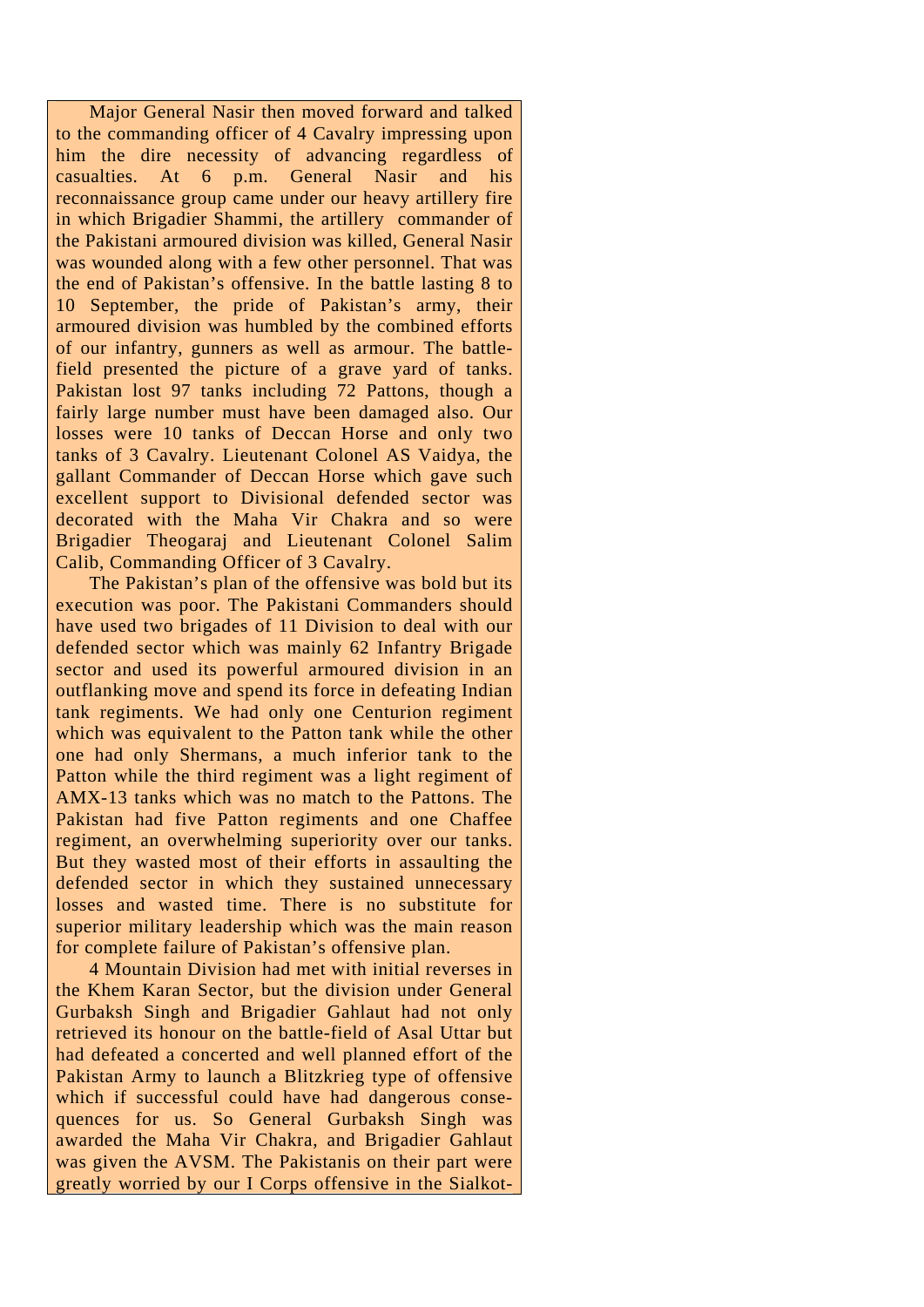Shakargarh sector and after the battle of Asal Uttar; they left behind 5 Armoured Brigade in support of their 11 Division and moved the rest of their armoured division to that area to deal with the Indian offensive. Their interior lines of communications were of great help to them.

At the end of war, about 100 Pakistan destroyed or damaged tanks were collected at a place which was named 'Patton Nagar' (near Bhikhiwind) where foreign military attaches were invited to visit the battle as well as see the Pakistani tanks at 'Patton Nagar'. The German military attaché remarked that the Pakistan's plan was bold and sound but perhaps only the German Army could carry it out!

It is interesting to note that this crucial offensive of Pakistan's Army was not fully supported by its Air Force. If Pakistan had used its Air Force in strength to give close support to its offensive, it could have achieved much better results. On the Indian side, our Air Force also gave only limited support to 4 Infantry Division in this important battle. So Pakistan and India had both failed to make use of their Air Force to give proper support to their fighting forces. Both India and Pakistan had learnt nothing from Second World War where the Air Force was used extensively to help the land forces. Land Battle is an integrated affair which concerns both Army as well as Air Force, which needs to be understood by the Indian Armed Forces.